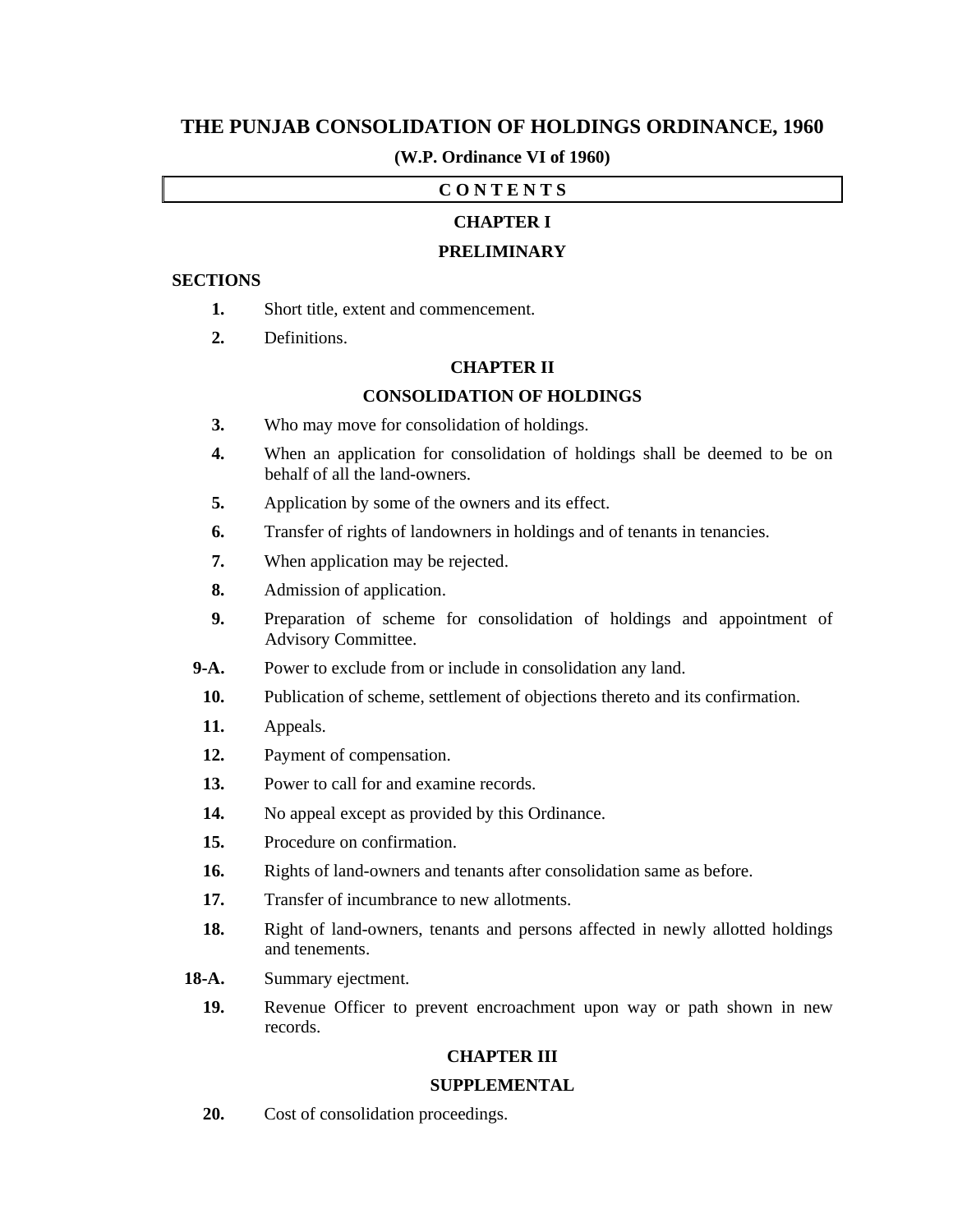- **21.** Recovery of compensation or cost as arrears of land-revenue.
- **22.** No instrument necessary to effect transfer.
- **23.** Abeyance of partition proceedings during consolidation proceedings.
- **24.** Transfer of property during consolidation proceedings.
- **25.** *Killabandi* to be the basis.
- **26.** Jurisdiction of Civil Court barred as regards matters arising under this Ordinance.
- **27.** Public servants indemnified for acts done under this Ordinance.
- **28.** The Ordinance not to affect the validity of consolidation of holdings by Cooperative Societies duly registered.
- **29.** Power to make Rules.
- **30.** Repeal.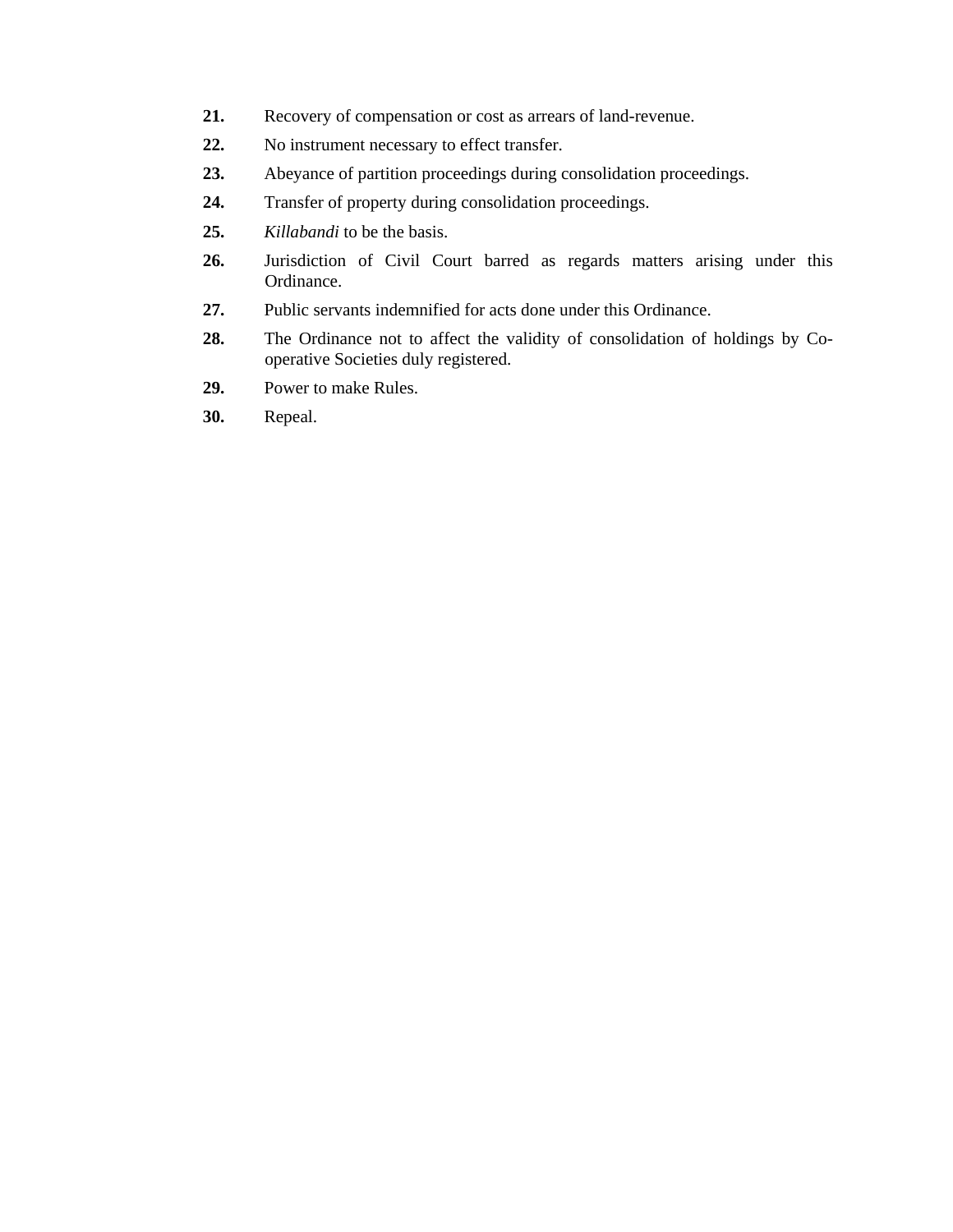# **1[1]THE 2[2][PUNJAB] CONSOLIDATION OF HOLDINGS ORDINANCE, 1960**

# **(W.P. Ordinance VI of 1960)**

[10 March 1960]

*An Ordinance to consolidate and amend the law relating to consolidation of holdings in the Province of* **3[3]**[*the Punjab*]

**Preamble.**— WHEREAS it is expedient to consolidate and amend the law relating to consolidation of holding in the Province of  $4[4]$ [the Punjab];

 Now, THEREFORE, in pursuance of the Presidential Proclamation of the seventh day of October, 1958, and having received the previous instructions of the President, the Governor of West Pakistan is pleased, in exercise of all powers enabling him in that behalf, to make and promulgate the following Ordinance:-

#### **CHAPTER I**

#### **PRELIMINARY**

**1. Short title, extent and commencement.—** (1) This Ordinance may be called the **5[5]**[Punjab] Consolidation of Holdings Ordinance, 1960.

 $\frac{6}{6}$ [(2) It extends to the whole of the province of  $\frac{7}{7}$ [the Punjab], except the Tribal Areas.]

 (3) It shall come into force**8[8]** in such area or areas and from such date or dates as Government may, by notification in the official Gazette, specify.

**2. Definitions.**— In this Ordinance, unless the context otherwise requires, the following expressions shall have the meanings hereby respectively assigned to them that is to say—

- (*a*) "arrears of land-revenue" means land-revenue which remains unpaid after the date on which it becomes payable;
- (*b*) "Board of Revenue" means the Board of Revenue constituted under the **9[9]**[Punjab] Board of Revenue Act, 1957**10[10]**;
- $11_{[11]}$ [(*c*) "Collector" means Collector appointed under the Punjab Land Revenue Act, 1967 (XVII of 1967) and includes any other officer specially empowered by the Board of Revenue to perform the functions of a Collector;]
- $12[12]$ [(*d*) "Executive District Officer (Revenue)" means the Executive District Officer (Revenue) of a District and includes any other officer specially empowered by the Board of Revenue to perform the functions of an Executive District Officer (Revenue) under this Ordinance;]
	- (*e*) "Consolidation Officer" means an officer appointed by the Board of Revenue or by any other officer specially empowered by the Board of Revenue in this behalf, to perform all or any of the functions of a Consolidation Officer under this Ordinance;
	- (*f*) "consolidation of holdings" means the redistribution of all or any of the lands in an estate or sub-division of an estate so as to reduce the number of plots;
	- (*g*) "estate" means any area—
		- (*i*) for which a separate record-of-rights has been made; or
		- (*ii*) which has been separately assessed to land-revenue, or would have been so assessed if the land-revenue had not been released, compounded for or redeemed; or
		- (*iii*) which the Board of Revenue may, by general rule or special order, declare to be an estate;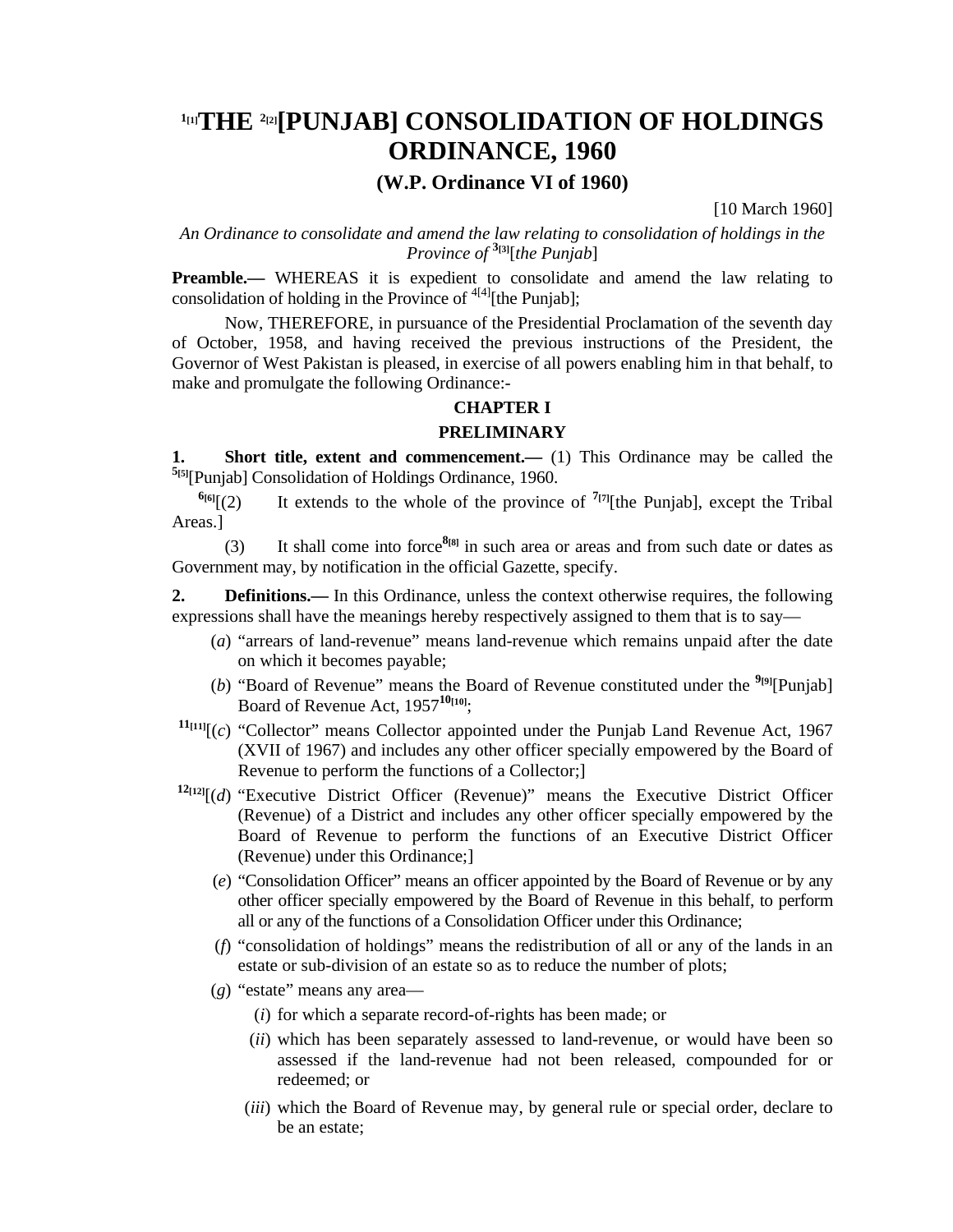- (*h*) "Government" means the  $13[13]$ [Provincial Government of the Punjab];
- (*i*) "holding" means a share or portion of an estate held by one land-owner or jointly by two or more land-owners;
- (*j*) "land-owner" does not include a tenant, but does include a person to whom a holding has been transferred, or an estate or holding has been let in farm, for the recovery of arrears of land-revenue or of a sum recoverable as such arrears, and every other person not hereinbefore mentioned who is in possession of an estate or any share or portion thereof, or in the enjoyment of any part of the profits of an estate;
- (*k*) "land-revenue" includes any sum payable in respect of land by way of quit-rent;
- (*l*) "prescribed" means prescribed by rules made under this Ordinance;
- (*m*) "Registrar" means the person appointed by Government to perform the duties of a Register of Co-operative Societies under any law relating to Co-operative Societies;
- (*n*) "Revenue Officer" means a Revenue Officer having authority to discharge the functions of a Revenue Officer under any law relating to land-revenue; and;
- (*o*) "sub-division" means a part of an estate recorded as a sub-division, *patti, taraf or pana* in a record-of-rights prepared under any law for the time being in force relating to land-revenue, provided it forms a compact block.

#### **CHAPTER II**

#### **CONSOLIDATION OF HOLDINGS**

**3.** Who may move for consolidation of holdings.— (1) The Board of Revenue or any officer authorised by it in this behalf may move the Consolidation Officer for the consolidation of holdings in an estate or a sub-division.

 (2) Any two or more land-owners in an estate or a sub-division holding together not less than the minimum area of land prescribed in this behalf may make an application in writing to the Consolidation Officer of the consolidation of their holdings.

**4. When an application for consolidation of holdings shall be deemed to be on behalf of all the land-owners.—** (1) Where an application for consolidation of holdings is made by or on behalf of all the land-owners of an estate or a sub-division and the scheme of consolidation of holdings is confirmed, such scheme shall be binding on all the land-owners of the estate or the sub-division and on every person having a right or interest or who may subsequently become entitled to such right or interest in the area included in the scheme.

The motion or the application, as the case may be, shall be deemed to be an application on behalf of all the land-owners in the estate or sub-division, if—

- (*a*) the Board of Revenue or an officer authorised by it in this behalf moves the Consolidation Officer for the consolidation of the holdings in an estate or a subdivision;
- (*b*) not less than fifty-one per cent of the land-owners in an estate or a sub-division, holdings not less than fifty-one per cent of the cultivated area in the estate or the sub-division, make an application for consolidation of their holdings; or
- (*c*) on inquiry into an application made under sub-section (2) of section 3, the Consolidation Officer is satisfied that not less than fifty-one per cent of the landowners in the estate or sub-division holding not less than fifty-one per cent of the cultivated area in the estate or sub-division, agree in writing to the consolidation of their holdings.

 *Explanation—* If a part or the whole of the cultivated area in an estate or a sub-division is evacuee property as defined in the Pakistan (Administration of Evacuee Property) Act, 1957<sup>14</sup><sup>[14]</sup>, or in any other law relating to the administration of such property, an application for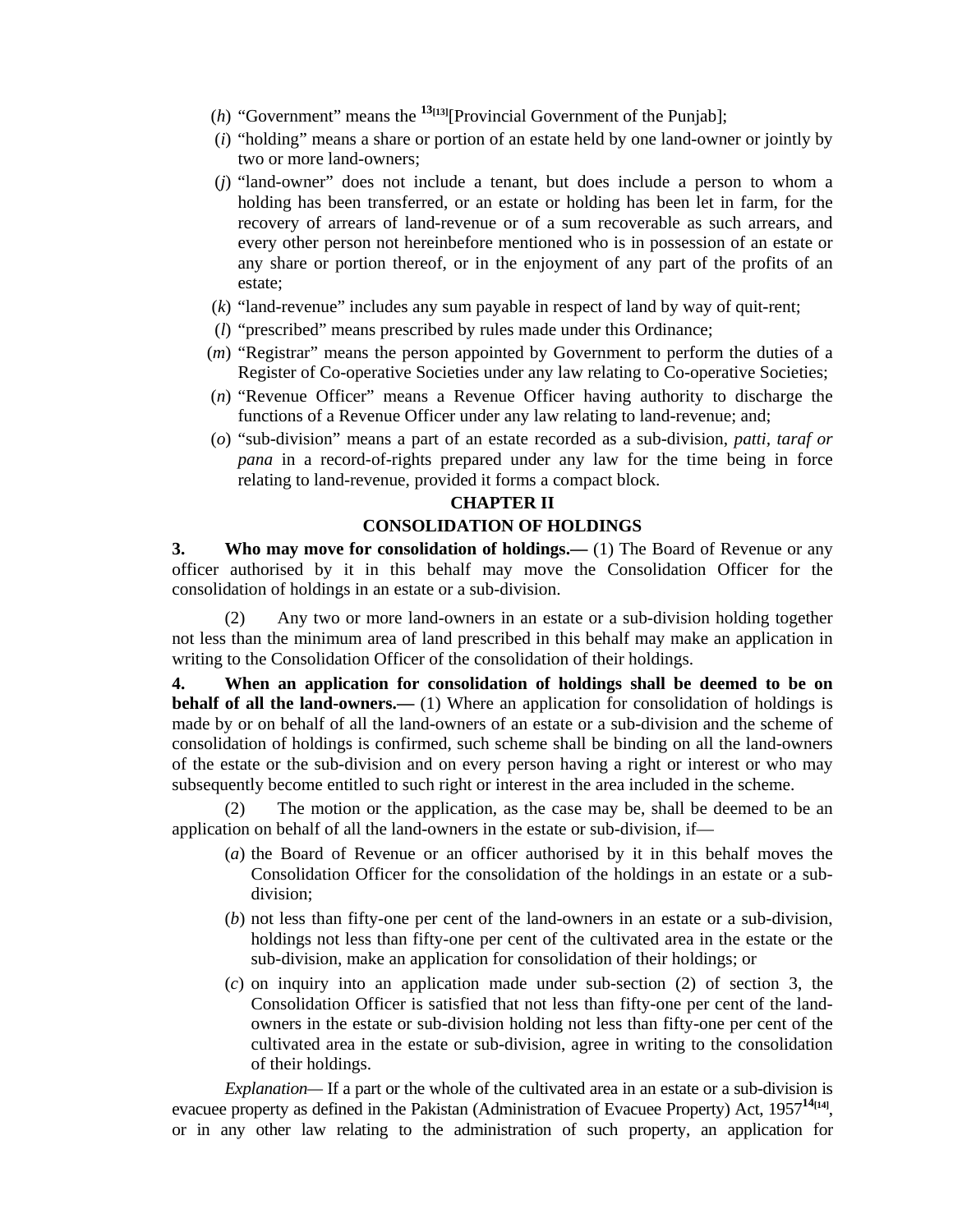consolidation of holdings made by the Custodian of Evacuee Property or an officer authorised by him in this behalf, or the consent given by him or the said officer, and where any such property has been acquired by Government under section 4 of the Displaced Persons (Land Settlement) Act, 1958<sup>15<sub>[15]</sub>, an application for consolidation of holdings made by the Chief Settlement and</sup> Rehabilitation Commissioner, or an officer authorised by him in his behalf, or the consent given by him or the said officer, shall be deemed to be an application or consent on behalf of all evacuee land-owners of such cultivated area in the estate or the sub-division, or on behalf of the Central Government**16[16]**, as the case may be.

**5. Application by some of the owners and its effect.—** Where an application for consolidation is not by or on behalf of all the land-owners, it shall be confined to the land owned by the applicants and by such other land-owners who have agreed to the consolidation of their holdings, and, if confirmed, it shall be binding on them and on every person having a right or interest or who may subsequently become entitled to such right or interest in the area included in the scheme.

**6. Transfer of rights of landowners in holdings and of tenants in tenancies.—** Notwithstanding anything in any other law, the rights and liabilities of land-owners in their holdings and of tenants in their tenancies shall, for the purpose of giving effect to any scheme of consolidation affecting them be transferable by exchange or otherwise and neither the landlord nor the tenant nor any other person shall be entitled to object to or interfere with any transfer made for the said purpose.

**7.** When application may be rejected.—(1) Where there appear to be good and sufficient reasons for disallowing an application for consolidation of holdings, or for excluding any land from consolidation, the Consolidation Officer may, at any stage of the proceedings, submit the application to the Collector with the recommendation that the application be rejected in whole or in part, or that proceedings in respect thereof be quashed.

 (2) The Collector, on receipt of the recommendation, may pass such orders thereon as he deems proper, rejecting or admitting the application, either in whole or in part, or he may direct the Consolidation Officer to make further recommendation after such enquiry as may be directed.

**8. Admission of application.—** If the Consolidation Officer makes no recommendation to the Collector under sub-section (1) of section 7 or if the Collector allows the application on such recommendation to be entertained in whole or in part, the Consolidation Officer shall admit the application in whole or in part, as the case may be, and shall proceed to deal with it in such manner as may be prescribed.

**9. Preparation of scheme for consolidation of holdings and appointment of Advisory Committee.—** (1) Where the land-owners making the application under sub-section (2) of section 3 submit an agreed scheme for consolidation of holdings, the Consolidation Officer shall proceed with the application in such manner as may be prescribed.

 (2) If no agreed scheme is submitted with the application for consolidation, the Consolidation Officer shall prepare a scheme for consolidation of holdings in such manner as may be prescribed.

 (3) Subject to any rules made under section 29, the Consolidation Officer may appoint an Advisory Committee or Panchayat to assist him in the preparation of a scheme for the consolidation of holdings.

**17[17][9-A. Power to exclude from or include in consolidation any land.—** Notwithstanding anything contained in this Ordinance, the Board of Revenue may, in the public interest, direct, by general or special order, that any land, holding or class thereof shall be excluded from or included in any scheme of consolidation before it is confirmed.]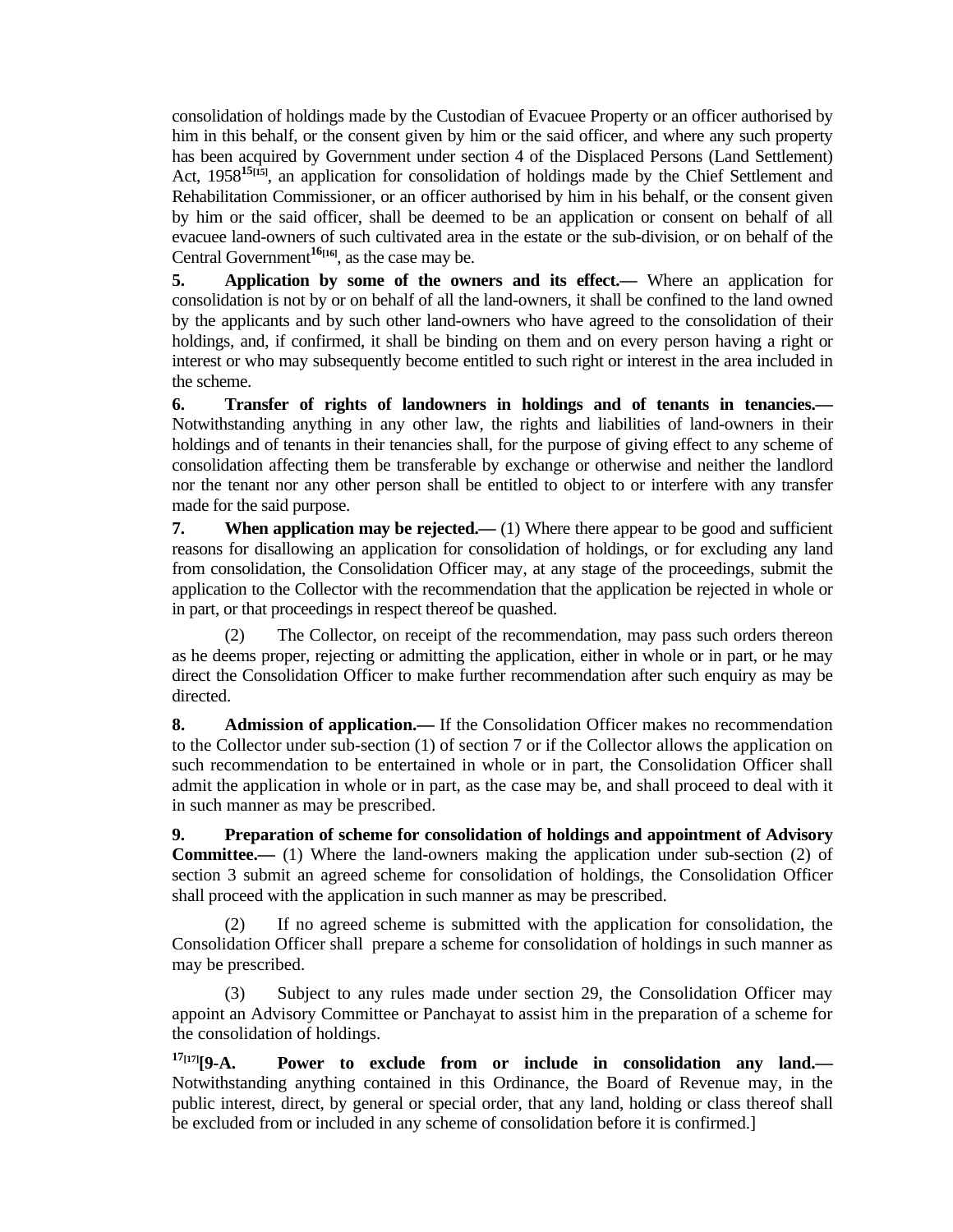**10. Publication of scheme, settlement of objections thereto and its confirmation.—** (1) The Consolidation Officer shall, before approving any scheme, publish it in such manner as may be prescribed.

 (2) Where objections are lodged by any person interested in the area covered by the schemes, the Consolidation Officer shall endeavour to bring about an amicable settlement.

 (3) If no objections are lodged, or where lodged the Consolidation Officer succeeds in bringing about an amicable settlement, he shall pass an order confirming the scheme of consolidation.

 (4) If the Consolidation Officer fails to bring about an amicable settlement, he shall submit the scheme with his recommendations to the Collector, who after giving notice to the persons concerned and hearing them if they so desire, may, after further enquiry by himself or any Consolidation Officer, or without such enquiry, as he may deem fit, reject the scheme or confirm it with or without modifications.

**11. Appeals.—** (1) Any person aggrieved by an order of the Consolidation Officer confirming the scheme may, within sixty days from the date of the order, prefer an appeal to the Collector.

 (2) A second appeal from the order of the Collector passed on an appeal under sub-section (1) shall lie to the  $^{18}$ <sup>[18]</sup>[Executive District Officer (Revenue)] within sixty days from the date of the order: provided that when the order of the Consolidation Officer is confirmed on appeal by the Collector, no second appeal shall lie.

 (3) Any person aggrieved by an order of the Collector made under sub-section (4) of section 10 confirming, rejecting or modifying a scheme of consolidation submitted to him by the Consolidation Officer may, within sixty days from the date of the order, prefer an appeal to the **19[19]**[Executive District Officer (Revenue)].

 $20[20][(3-A)$  The Collector or the <sup>21[21]</sup>[Executive District Officer (Revenue)], in appeal may, after giving the aggrieved person or persons an opportunity of being heard confirm, set aside or vary the order appealed from.]

 $2^{2}[2^{2}[1(4)]$  In questions of the admission of, and the computation of the period for, an appeal from the order under this Ordinance, the limitation therefor shall he governed by the Limitation Act, 1908.]

**12. Payment of compensation.—** When the Consolidation Officer or the Collector, as the case may be, is of the opinion that the re-distribution of land in accordance with the scheme of consolidation confirmed by him will have the results of allotting to any land-owner any piece of land which is not of the same value as his original piece of land and that it is equitable that compensation should be granted, he may provide for payment of compensation by and to the persons as may be affected by the scheme.

- **13. Power to call for and examine records.—**  $23[23][(1)$  **The Board of Revenue may—** 
	- (*a*) at any time of its own motion call for the record of any proceedings under this Ordinance pending before, or disposal of, by any Revenue or Consolidation Officer; or
	- (*b*) on application made to it in that behalf by a person aggrieved within ninety days of the passing of an order in any proceedings under this Ordinance by any Revenue or Consolidation Officer, and after giving such person an opportunity of being heard, call for the record of such proceedings.]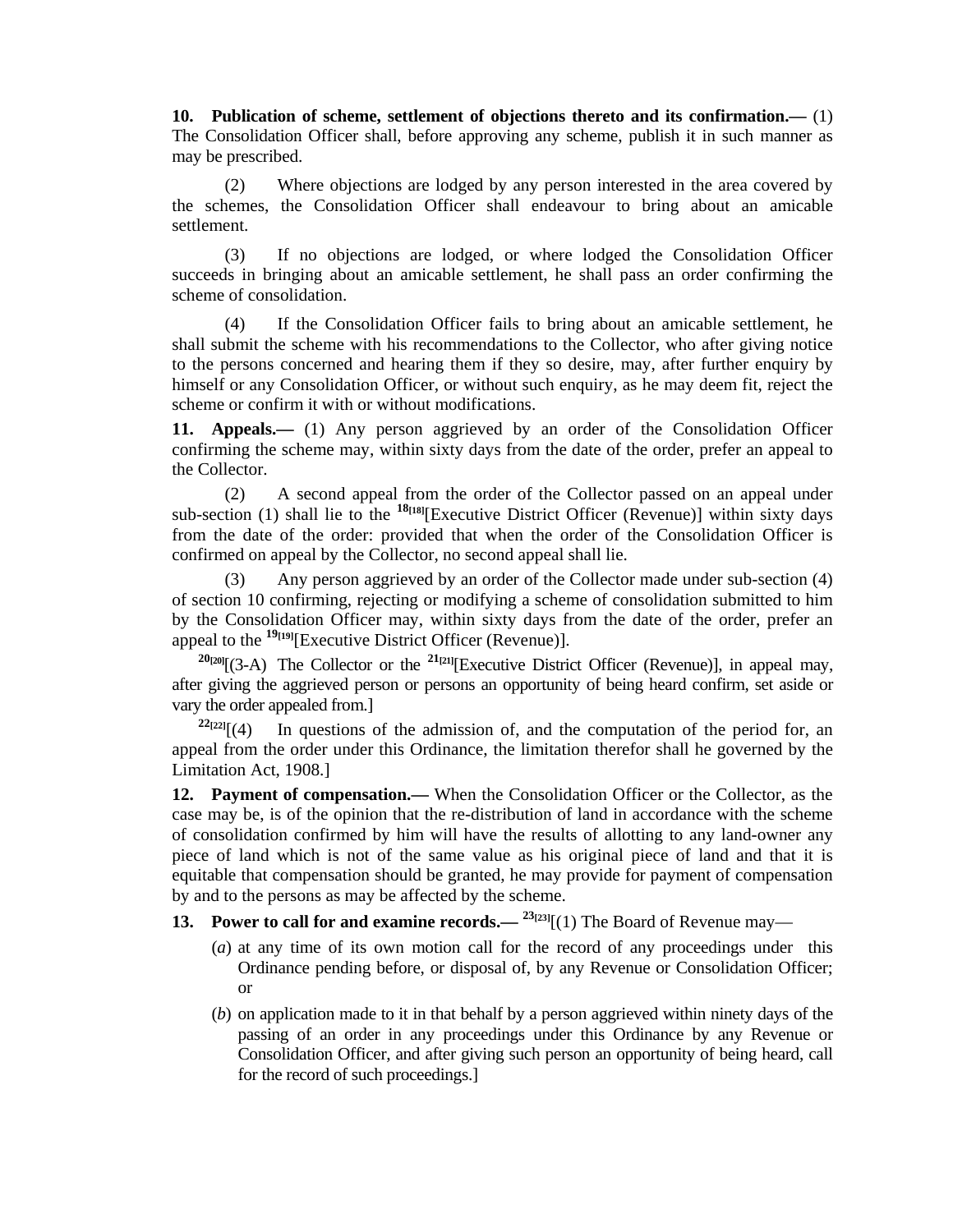(2) **24[24]**[An Executive District Officer (Revenue)] or Collector may call for the record of any case under this Ordinance pending before, or disposed of by, any Revenue officer or Consolidation Officer under his control.

 (3) If in any case in which a Collector has called for the record under sub-section (2), he is of opinion that the proceedings taken or order made should be modified or reversed, he shall report the case with his opinion thereon for the orders of the **25[25]**[Executive District Officer (Revenue)].

 (4) The Board of Revenue may in any case called for under sub-section (1) and <sup>26</sup><sup>[26]</sup>[an Executive District Officer (Revenue)] may in any case called for by him under subsection (2) or reported to him under sub-section (3), pass such order as it or he thinks fit:

 Provided that no order shall be passed under this section reversing or modifying any proceedings or order of a subordinate Revenue Officer and affecting any question of right between private persons without giving those persons an opportunity of being heard.

**14. No appeal except as provided by this Ordinance.—** Save as provided in this Ordinance no appeal or revision shall lie from any order passed under this Ordinance or the rules made thereunder.

**15. Procedure on confirmation.—** When the confirmation of a scheme of consolidation becomes final, the Consolidation Officer shall—

(*a*) announce the decision which has become final, if this has not been already done;

- (*b*) demarcate the boundaries of the holdings, if necessary; and
- (*c*) cause to be prepared a new record of rights in accordance with the scheme.

 *Explanation—* Such record-of-rights shall have the same force as the record-of-rights which it purports to replace.

**16. Rights of Land-owners and Tenants after consolidation same as before.—** A landowner or a tenant shall have the same right in the holding or land allotted to him in pursuance of a scheme of consolidation as he had in his original holding or tenancy, as the case may be.

**17. Transfer of incumbrance to new allotments.—** Subject to any rules that may be made under section 29, when the holding of a land-owner or the tenancy of a tenant brought under the scheme of consolidation is burdened with any lease, mortgage or other incumbrance, such lease, mortgage or other incumbrance shall be transferred and attached to the holding or tenancy allotted under the scheme or to such part of it as the Consolidation Officer may direct; and, thereupon, the lessee, mortgagee or other incumbrancer, as the case may be, shall cease to have any right in or over the land from which the lease, mortgage or other incumbrance has been transferred.

**18. Right of land-owners, tenants and persons affected in newly allotted holdings and tenements.—** The land-owners, tenants and other persons affected by the scheme of consolidation shall be entitled to possession of the holdings and tenements allotted to them under the scheme and the Consolidation Officer shall, by an order, direct that they be put in possession thereof from such date after the final confirmation of the scheme, as he may deem expedient, and for this purpose he shall have all the powers of the Collector.

<sup>27</sup><sup>[27]</sup>[18-A. Summary ejectment.— Any person occupying, or in possession of, any holding or tenement included in the Consolidation Scheme—

- (*a*) the right of occupation of which has been allotted to any land-owner, tenant or other person under the Consolidation Scheme; or
- (*b*) possession of which has not been authorised by the Consolidation Officer under the Consolidation Scheme;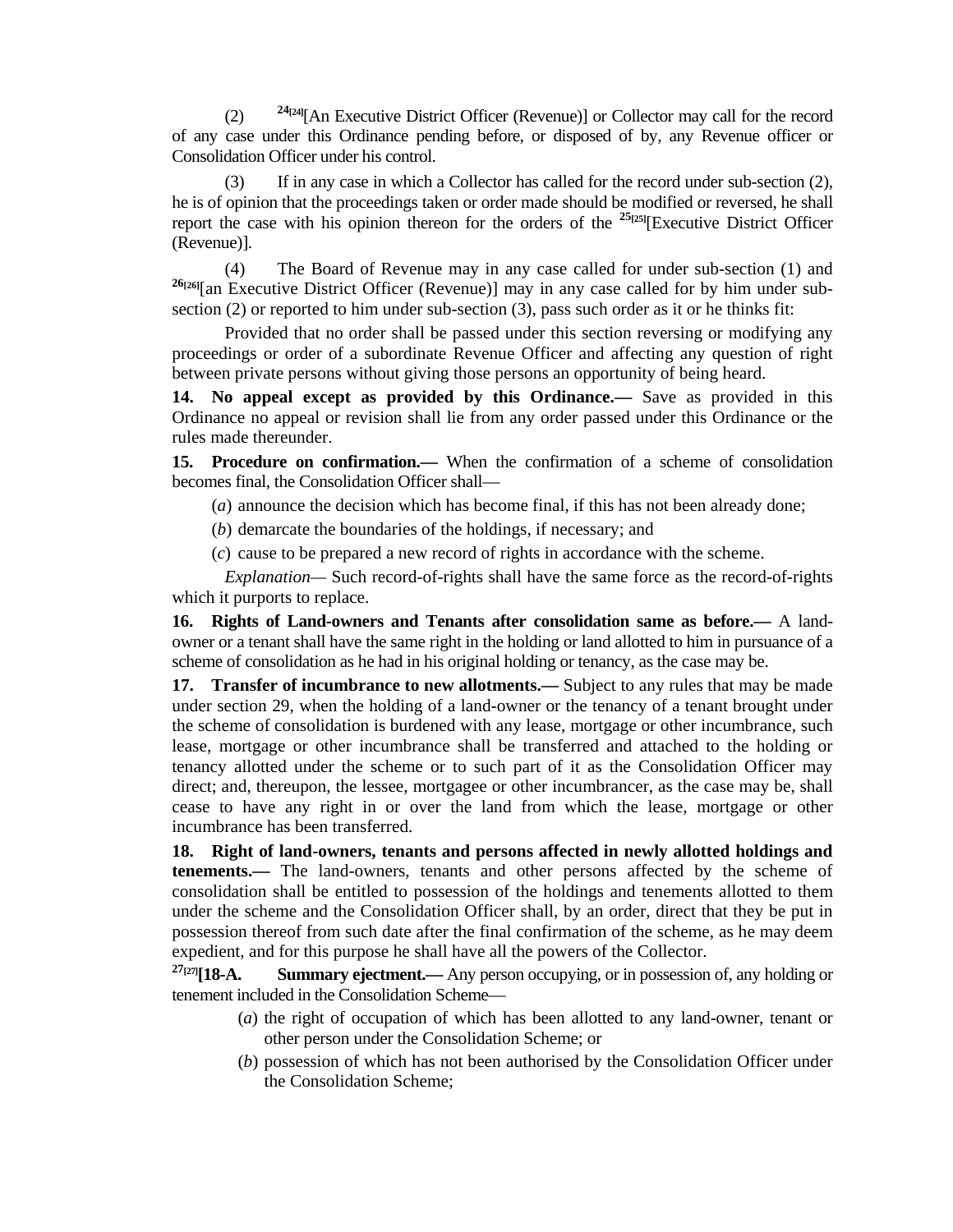may, after being given a reasonable opportunity of showing cause against such action, be summarily ejected by the Consolidation Officer, with the use of such force as may be necessary:

 Provided that no person shall be so ejected earlier than the date mentioned in the order made under section 18.]

**19. Revenue Officer to prevent encroachment upon way or path shown in new records.—** A Revenue Officer may, either of his own motion or on an application in this behalf, eject any person making encroachment upon any way or path shown in the record-ofrights prepared under section 15, and by an order published in such manner as may be prescribed, forbid repetition of the encroachment:

 Provided that the proceedings of the Revenue Officer shall be subject to any decree or order which may be passed by any court of competent jurisdiction.

## **CHAPTER III SUPPLEMENTAL**

**20. Cost of consolidation proceedings.—** The cost of consolidation proceedings shall be recovered, in such manner as may be prescribed, from the person whose holdings are affected by the scheme of consolidations:

 Provided that Government may remit the costs of a single scheme of consolidation or of all schemes of consolidation in a particular area either in whole or in part or for a term of years.

**21. Recovery of compensation or cost as arrears of land-revenue.—** Any amount payable as compensation under section 12 or as costs under section 20 may be recovered as an arrear of land-revenue.

**22. No instrument necessary to effect transfer.—** Notwithstanding anything in any law—

- (*a*) an instrument in writing shall not be necessary in order to give effect to a transfer involved in carrying out any scheme of consolidation of holdings; and
- (*b*) if any instrument is executed, it shall not require registration.

**23. Abeyance of partition proceedings during consolidation proceedings.—** When an application for the consolidation of holdings has been made and it has been duly admitted, partition proceedings in respect of the estate or sub-division which will be affected by the scheme shall not be commenced, and all pending proceedings shall remain in abeyance till the conclusion of the consolidation proceedings.

**24. Transfer of property during consolidation proceedings.—** When an application for the consolidation of holdings has been made, no land-owner or tenant having a right of occupancy upon whom the scheme will be binding shall have power, without the sanction of the Consolidation Officer, during the pendency of the consolidation proceedings, to transfer or otherwise deal with any part of his holding or tenancy so as to affect the rights of any other land-owner or tenant having a right of occupancy therein under the scheme of consolidation.

**25.** *Killabandi* **to be the basis***.—* Consolidation of holdings shall be carried out on the basis of *killabandi* where the physical features of the tract under operation permit such a course.

**26. Jurisdiction of Civil Court barred as regards matters arising under this Ordinance.**— No Civil Court shall entertain any suit or application to obtain a decision or order in respect of any matter which Government or the Board of Revenue or any officer is, by this Ordinance, empowered to determine, decide or dispose of.

**27. Public servants indemnified for acts done under this Ordinance.—** No suit or other legal proceedings shall be maintained in respect of the exercise of any powers or discretion conferred by this Ordinance or against any public servant or person duly appointed or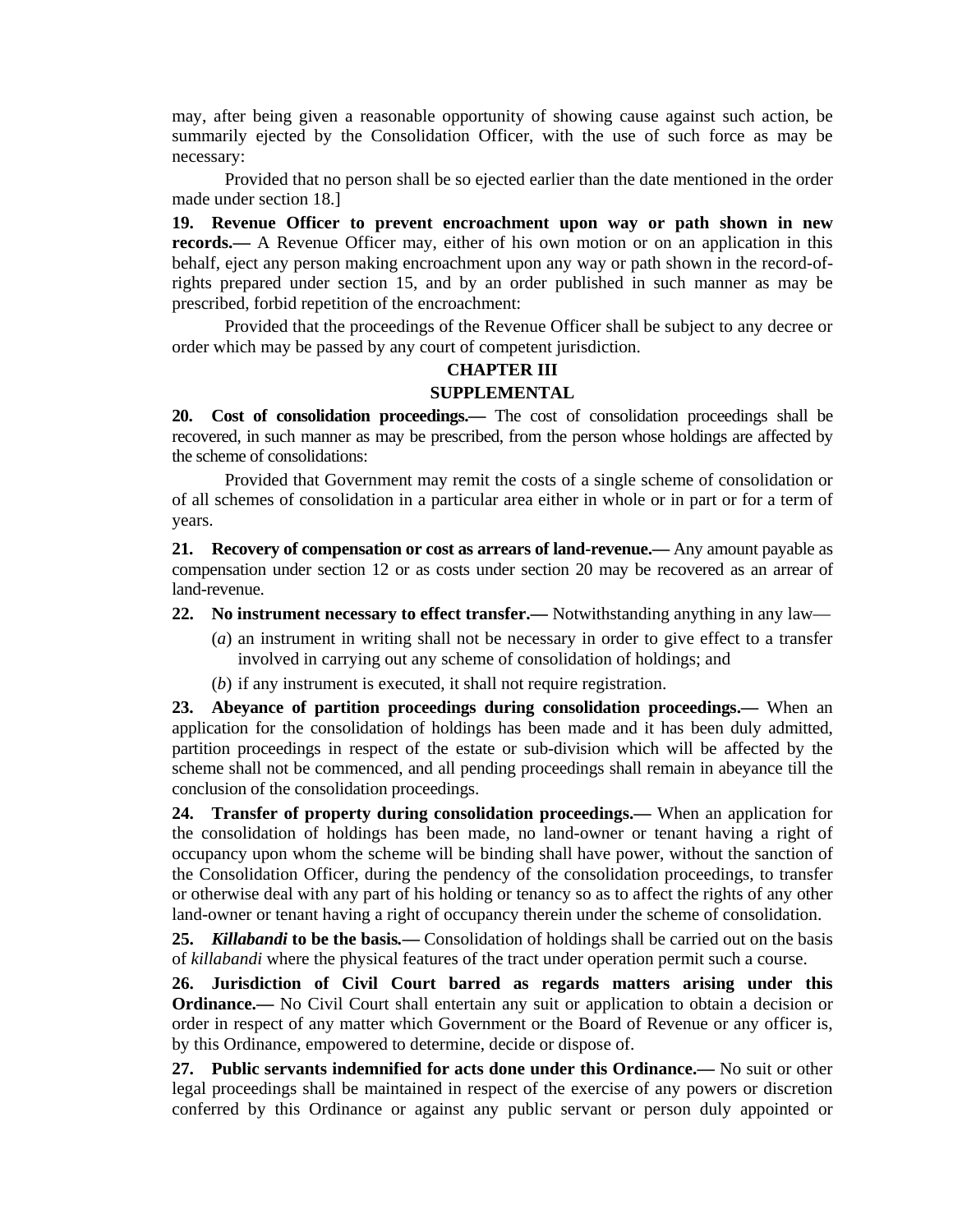authorised under this Ordinance in respect of anything in good faith done or purported to be done under the provisions thereof or the rules made thereunder.

**28. The Ordinance not to affect the validity of consolidation of holdings by Cooperative Societies duly registered.—** In relation to any Co-operative Society duly registered under any law for the time being in force relating to Co-operative Societies, having as its object the consolidation of holdings, nothing in this Ordinance shall affect the validity or enforceability of—

- (*a*) the acts or proceedings of any society as aforesaid or of its managing committee or servants;
- (*b*) any decision of any society as aforesaid approving by a two-thirds majority of its whole membership, a scheme for the re-arrangement of the holdings of all or any members of such society; or
- (*c*) the acts, proceedings and awards done, taken or made by the Registrar acting as arbitrator, or by a person appointed by the Registrar in accordance with the byelaws of such society and the rules applicable to it, to act as arbitrator, in respect of any dispute arising out of or relating to any scheme of re-arrangement as aforesaid, and all such acts, proceedings, decisions and awards shall have such effect in relation to the holdings which have been re-arranged thereby, as is provided by the aforesaid bye-laws and rules.

**29. Power to make Rules.—** (1) The Board of Revenue may after previous publication make rules<sup>28[28]</sup> for the purpose of carrying into effect the provisions of this Ordinance.

In particular and without prejudice to the generality of the foregoing power, the Board of Revenue may, in the manner prescribed by the last preceding sub-section, make rules—

- (*a*) prescribing the minimum area of land to be held by the persons making an application under sub-section (2) of section 3;
- (*b*) providing for the particulars to be contained in any application made under subsection (2) of section 3;
- (*c*) providing for the procedure to be followed by the Consolidation Officer and for the appointment and constitution of an Advisory Committee or Panchayat to assist the Consolidation Officer in the examination or the preparation of the scheme;
- (*d*) providing for the manner in which the costs of the consolidation proceedings shall be assessed;
- (*e*) providing for the appointment of guardians *ad litem* for minors;
- (*f*) for determining the value of lands and the compensation to be paid therefor;
- (*g*) for the guidance of Consolidation Officers in respect of the transfer of incumbrances and leases;
- (*h*) generally for the guidance of the Consolidation Officers and other officers and persons in all proceedings under this Ordinance; and
- (*i*) for appointment of an officer or officers to supervise the consolidation operations and to supervise and control the consolidation staff.

**30. Repeal.**— The Punjab Consolidation of Holdings Act, 1936<sup>29</sup><sup>[29]</sup>, and the North-West Frontier Province Consolidation of Holdings Act, 1946<sup>30</sup><sup>[30</sup>], are hereby repealed.